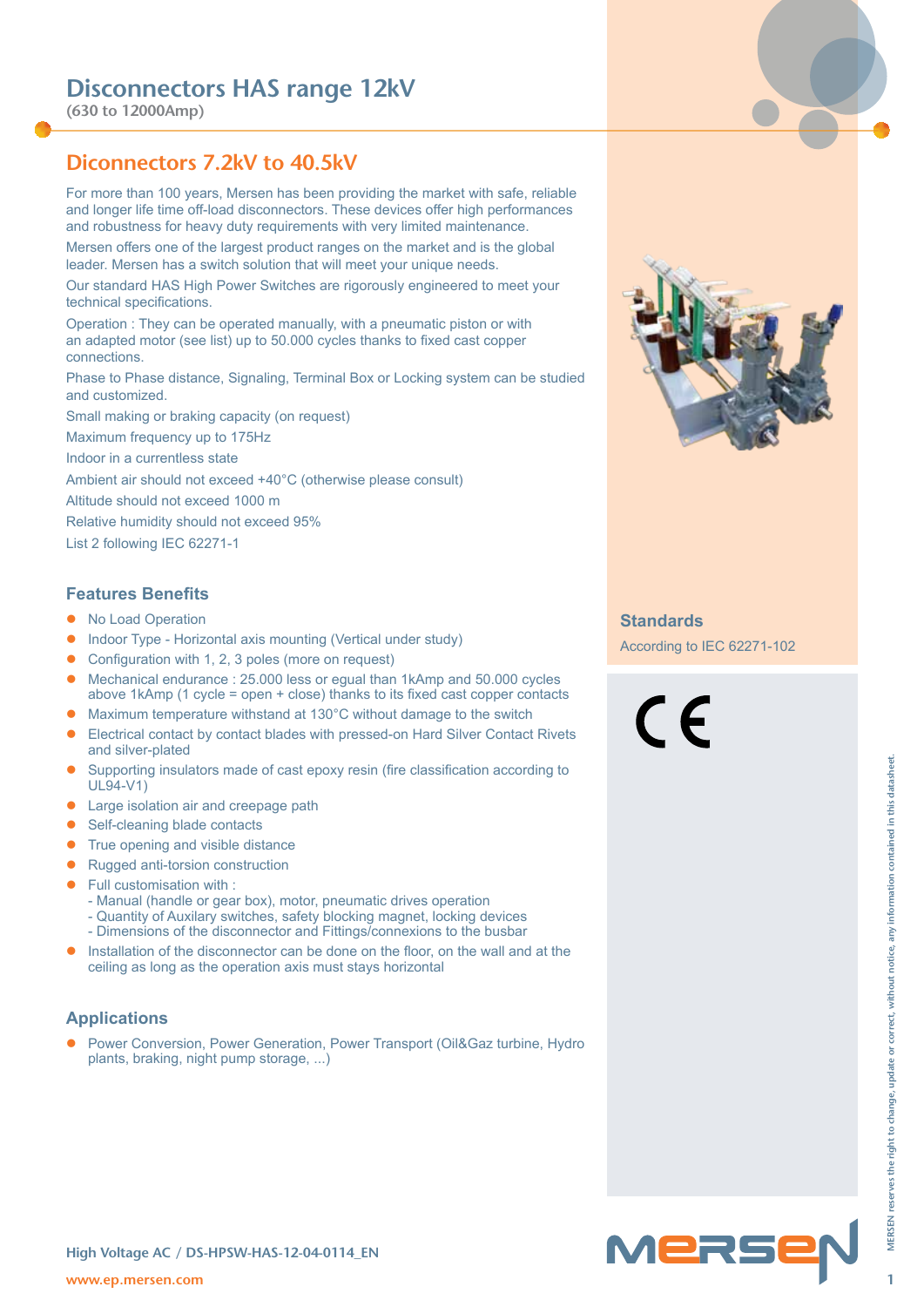**(630 to 12000Amp)**



# **Technical data overview**

| Size per Standard                                      | HAS 630A to 12000A (higher ratings on request)                                                      |
|--------------------------------------------------------|-----------------------------------------------------------------------------------------------------|
| Speed/Characteristic                                   | Around 1 sec with pneumatic operation<br>3 to 4 seconds with motor operation (depend on the rating) |
| <b>Number of Poles</b>                                 | 1, 2, 3 or more under study                                                                         |
| Working Temperature $-20^{\circ}$ C to $+40^{\circ}$ C |                                                                                                     |

# **Product range**

# **Technical Data**

| .                                                                          | <b>HAS Range 12kV</b>                       |
|----------------------------------------------------------------------------|---------------------------------------------|
| Number of poles/phases                                                     | 3                                           |
| Degree of protection                                                       | IP <sub>0</sub>                             |
| Rated voltage AC                                                           | 12000 V                                     |
| Rated impulse withstand voltage BIL<br>Phase to earth and between poles    | 85 kV                                       |
| Rated impulse withstand voltage BIL<br>across the insulating distance      | 75 kV                                       |
| Dielectric withstand voltage 1min/50Hz<br>Phase to earth and between poles | <b>28 kV</b>                                |
| Dielectric withstand voltage 1min/50Hz<br>Across the isolating distance    | 32 kV                                       |
| Design                                                                     | motorized on the right with 3 microswitches |
| Temperature rise at rated current (°K)                                     | 60°K                                        |
| Package                                                                    | $\mathbf{1}$                                |
|                                                                            |                                             |
| High Voltage AC / DS-HPSW-HAS-12-04-0114_EN<br>www.ep.mersen.com           | Mersep                                      |

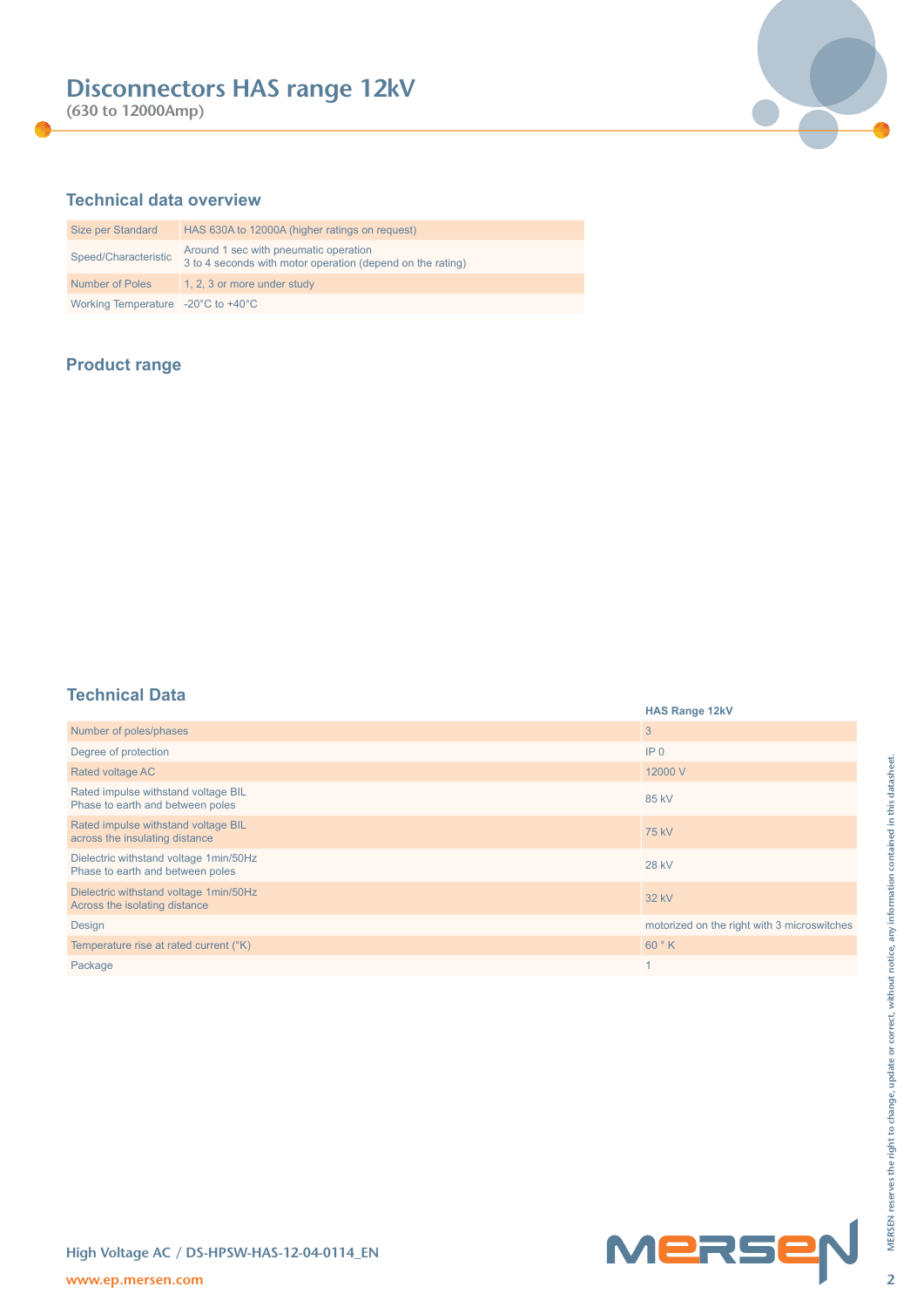**(630 to 12000Amp)**

# **Dimensions**





| <b>Rated current</b> | А    | в   | c       | D   | F | G                          | н |    | J           | κ   | L   |
|----------------------|------|-----|---------|-----|---|----------------------------|---|----|-------------|-----|-----|
| 630 A                | 955  | 200 | 40      | 105 |   | 59 450 253                 |   | 70 | 340         | 140 | 130 |
| 1000 A               | 965  | 200 | 40      |     |   | 116 59 464 261             |   | 70 | 358         | 140 | 130 |
| 1600 A               | 1143 | 300 | 60      |     |   | 116 59 539 291 93          |   |    | 454 156     |     | 130 |
| 2000 A               | 1180 | 300 | 80      |     |   | 252 59 539 302 93          |   |    | 500         | 156 | 130 |
| 3150 A               | 1180 | 300 | 100     |     |   | 188 59 560 308 93          |   |    | 500         | 156 | 130 |
| 4000 A               | 1652 | 400 |         |     |   | 120 263 59 622 347 122 549 |   |    |             | 156 | 130 |
| 6300 A               | 1530 | 400 | 160     | 187 |   | 59 654 367 122 588         |   |    |             | 156 | 130 |
| 8000 A               | 1990 | 500 |         |     |   | 120 230 59 615 347 122 549 |   |    |             | 156 | 130 |
| 12000 A              | 2100 | 500 | 160 230 |     |   | 59 654 367                 |   |    | 122 588 156 |     | 130 |

### **Motors**

| T00011                                      | 1002                              |     |        |                                |    |     |     |         |     | $\sim$ | $\overline{\phantom{0}}$ |
|---------------------------------------------|-----------------------------------|-----|--------|--------------------------------|----|-----|-----|---------|-----|--------|--------------------------|
| 6300 A                                      | 1530                              | 400 | 160    | 187                            | 59 | 654 | 367 | 122     | 588 | 156    | 130                      |
| 8000 A                                      | 1990                              | 500 | 120    | 230                            | 59 | 615 | 347 | 122     | 549 | 156    | 130                      |
| 12000 A                                     | 2100                              | 500 | 160    | 230                            | 59 | 654 | 367 | 122 588 |     | 156    | 130                      |
|                                             |                                   |     |        |                                |    |     |     |         |     |        |                          |
|                                             |                                   |     |        |                                |    |     |     |         |     |        |                          |
| <b>Motors</b>                               |                                   |     |        |                                |    |     |     |         |     |        |                          |
|                                             |                                   |     |        |                                |    |     |     |         |     |        |                          |
| Motor types                                 | Code                              |     |        | Motor voltage rating           |    |     |     |         |     |        |                          |
| <b>AC Mono</b>                              | Code A 50Hz                       |     |        | <b>230VAC</b>                  |    |     |     |         |     |        |                          |
|                                             | Code B 60Hz 220VAC                |     |        |                                |    |     |     |         |     |        |                          |
| AC 3 phases                                 | Code C 50Hz 400VAC<br>Code D 60Hz |     | 400VAC |                                |    |     |     |         |     |        |                          |
|                                             |                                   |     |        |                                |    |     |     |         |     |        |                          |
| <b>DC</b>                                   | Code G                            |     |        | <b>110VDC</b><br><b>220VDC</b> |    |     |     |         |     |        |                          |
|                                             |                                   |     |        |                                |    |     |     |         |     |        |                          |
|                                             |                                   |     |        |                                |    |     |     |         |     |        |                          |
|                                             |                                   |     |        |                                |    |     |     |         |     |        |                          |
|                                             |                                   |     |        |                                |    |     |     |         |     |        |                          |
|                                             |                                   |     |        |                                |    |     |     |         |     |        |                          |
|                                             |                                   |     |        |                                |    |     |     |         |     |        |                          |
|                                             |                                   |     |        |                                |    |     |     |         |     |        |                          |
|                                             |                                   |     |        |                                |    |     |     |         |     |        |                          |
|                                             |                                   |     |        |                                |    |     |     |         |     |        |                          |
|                                             |                                   |     |        |                                |    |     |     |         |     |        |                          |
|                                             |                                   |     |        |                                |    |     |     |         |     |        |                          |
|                                             |                                   |     |        |                                |    |     |     |         |     |        |                          |
|                                             |                                   |     |        |                                |    |     |     |         |     |        |                          |
| High Voltage AC / DS-HPSW-HAS-12-04-0114_EN |                                   |     |        |                                |    |     |     |         |     |        |                          |
| www.ep.mersen.com                           |                                   |     |        |                                |    |     |     |         |     |        |                          |



**High Voltage AC / DS-HPSW-HAS-12-04-0114\_EN**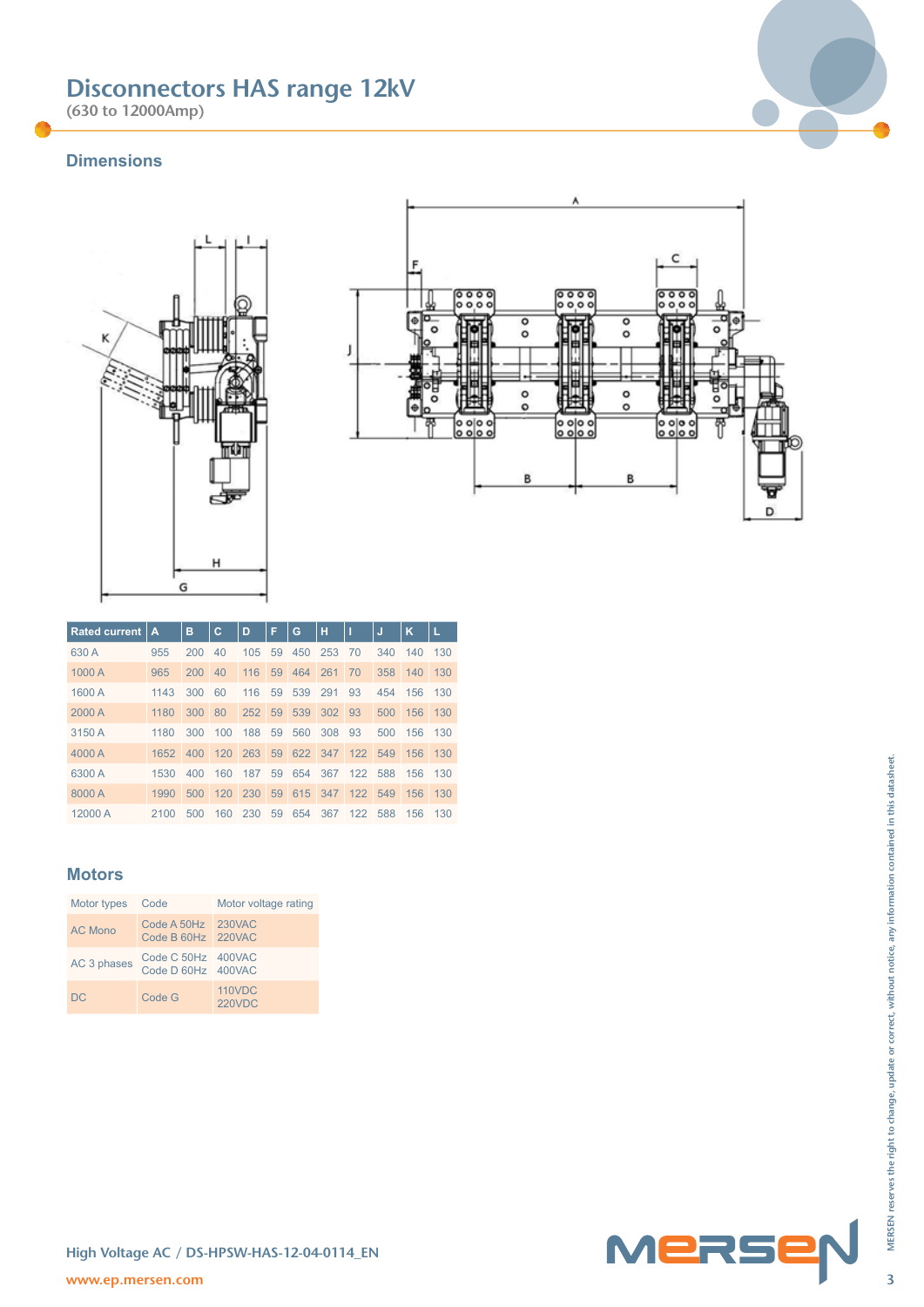**(630 to 12000Amp)**

# **Functions**

#### **Customized signaling**

This range can be equipped with micro switches offering 10 Amp under 400VAC (or DC13 110VDC 0,5Amp) and 10 million cycles operation.

These microswitches are used to signal the switch position and also to cut the power of the motor when it arrives at the end of its operation.

The disconnectors can be equipped with 1, 2, 3 microswitches (more under study).

### **Tropicalized version**

This range can be designed to be installed in salty atmospheres and in tropical geographical zones using stainless steel and a tropicalized version of motor or microswitches and special paints.

### **Connection plate adaptation**

To adapt the disconnector to the Busbar, we can adapt the orientation of the connecting plates (Vertically or Horizontally)

#### **Manual operation locking**

The disconnector in this range have their position secured in Open and Closed (or both) positions using various locking systems for complete security.

- Padlocking (1 padlock diam 6mm)
- Key locking using preferably a Ronis Lock
- Blocking Magnets

#### **Blocking magnets**

Blocking magnets are used to guarantee electromechanically the position of the Disconnector using remote control. This operation can be done for one or both position (open and closed).

Blocking magnet can be used missing Voltage or Voltage can be 24VDC, 48VDC, 110VDC, 230VDC and 230VAC (consumption GE40; TGN15; TGN17 between 20 to 45W)









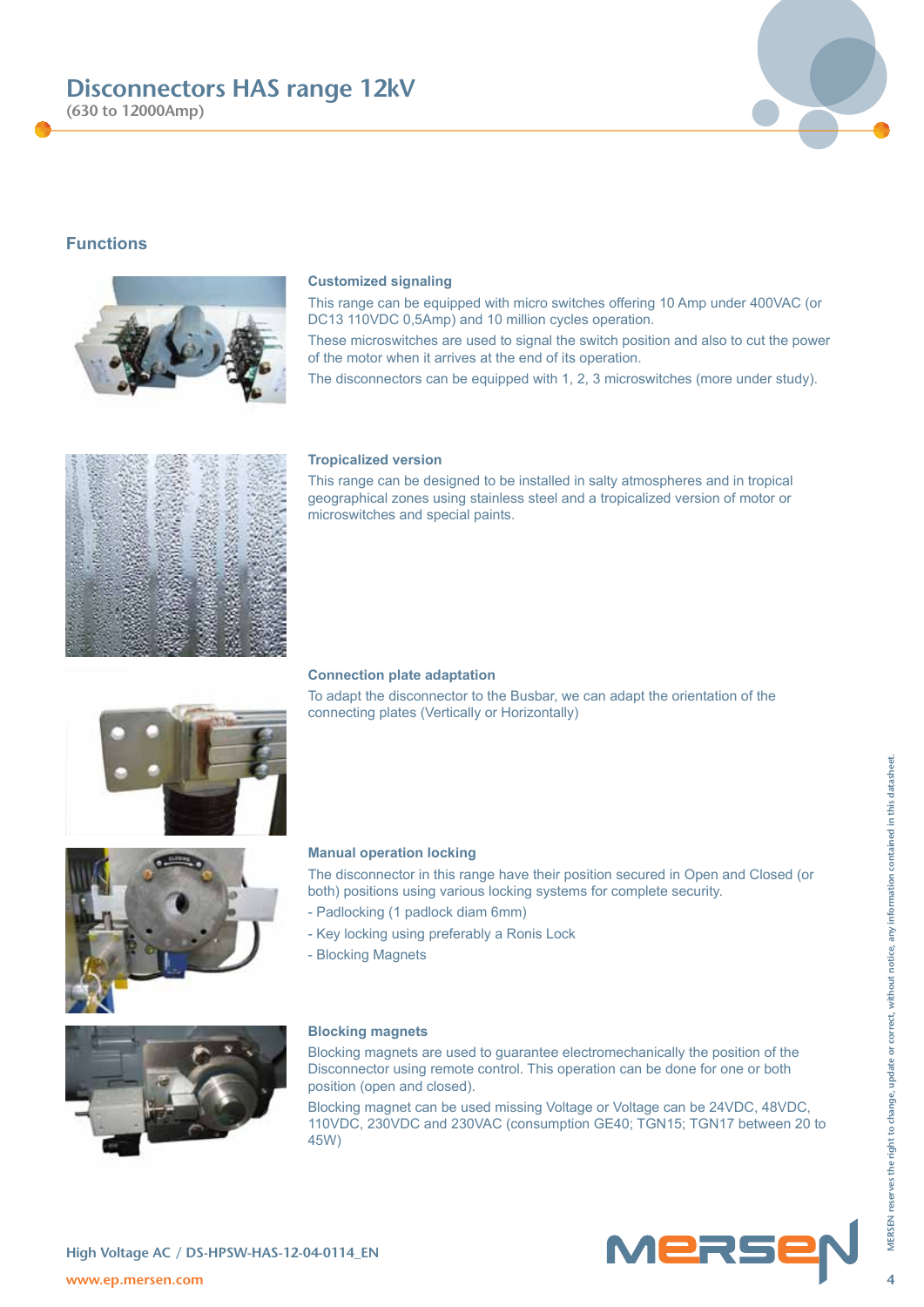

**(630 to 12000Amp)**

## **Functions**



### **Fast Closing**

A spring system can enable the disconnector for a quick make for earting applications for example



### **Connection box, Connection Terminal**

This Disconnector range can be equipped with a wiring connection terminal or connection box.

# **Control box**

**Indication facilities**

**Catalog number**

This Disconnector range can be equipped with a control box to operate the disconnector (open and close).



### **Mechanical Operation Counter**

 This Disconnector can be equipped with a mechanical operation counter (one complete cycle (open and close) = 1) to watch maintenance operations

**Reference**

MECHANICAL OPERATION COUNTER W110902 63 mm 0,50 1 piece

**number Length Weight** 

### **Accessories**







**kg1) Package**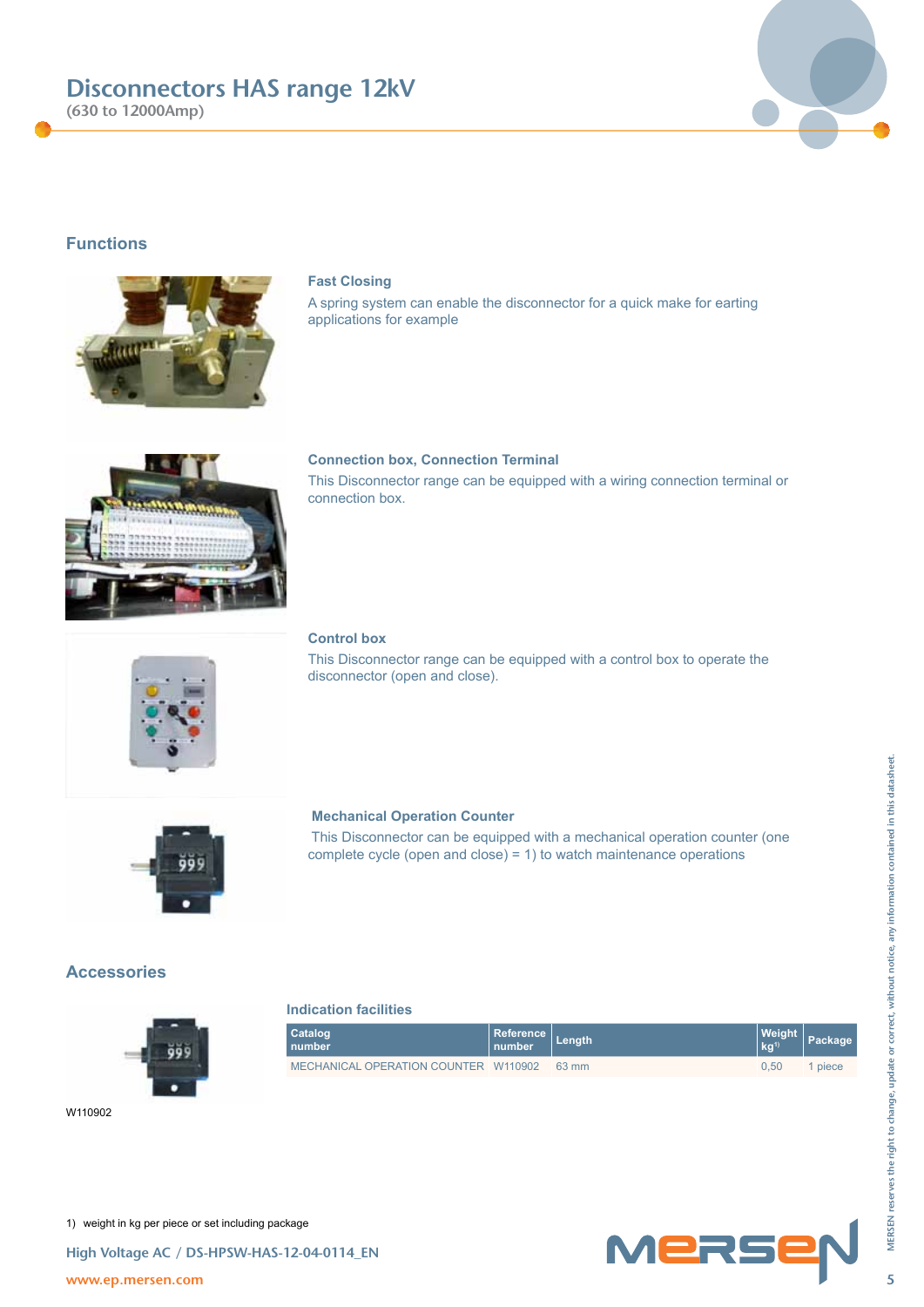**(630 to 12000Amp)**



# **Accessories**



D1027229



H820486



## **Microswitches**

| Catalog<br>number                  | <b>Reference</b><br>number. | Weight<br>kg <sup>1</sup> | Package |
|------------------------------------|-----------------------------|---------------------------|---------|
| S/E SGN 2 CA SW11                  | D1030058                    | 0.3                       | 1 piece |
| S/E SGN 4 CA SW11                  | D1027229                    | 0.35                      | 1 piece |
| S/E SGN 6 CA SW11                  | L1027489                    | 0.4                       | 1 piece |
| S/E SGN 8 CA SW11                  | B1028952                    | 0.5                       | 1 piece |
| S/E SGN CDE DE SECOURS HAS H820486 |                             | 0.3                       | 1 piece |

### **Supplementary poles**

| Catalog<br>number                   | <b>Reference</b><br>number | Rated current In | Weight<br>kg <sup>1</sup> | Package |  |  |  |  |  |  |  |
|-------------------------------------|----------------------------|------------------|---------------------------|---------|--|--|--|--|--|--|--|
| S/E POLE HAS 630A U54 HH            | G835849                    | 630 A            | 5.7                       | 1 piece |  |  |  |  |  |  |  |
| S/E POLE HAS 1000A U54 HH Q833143   |                            | 1000 A           | 6,2                       | 1 piece |  |  |  |  |  |  |  |
| S/E POLE HAS 1600A U54 HH 0833902   |                            | 1600 A           | 11                        | 1 piece |  |  |  |  |  |  |  |
| S/E POLE HAS 2000A U54 HH   M835854 |                            | 2000 A           | 13,5                      | 1 piece |  |  |  |  |  |  |  |
| S/E POLE HAS 3150A U54 HH J835506   |                            | 3150 A           | 28                        | 1 piece |  |  |  |  |  |  |  |
| S/E POLE HAS 4000A U54 HH A1009930  |                            | 4000 A           | 35                        | 1 piece |  |  |  |  |  |  |  |
| S/E POLE HAS 6300A U54 HH D831890   |                            | 6300 A           | 45                        | 1 piece |  |  |  |  |  |  |  |
|                                     |                            |                  |                           |         |  |  |  |  |  |  |  |

### **Lubricants**

| Catalog<br>number     | $\Big \begin{array}{c} \text{Reference} \text{Weight} \ \text{number} \end{array}\Big $ | Package |
|-----------------------|-----------------------------------------------------------------------------------------|---------|
| Copper Grease L108501 |                                                                                         | 1 piece |

### **Removable handles for emergency manual operation**

|         |                                                                       | S/E POLE HAS 3150A U54 HH J835506<br>3150 A |                  | 28                        | 1 piece |
|---------|-----------------------------------------------------------------------|---------------------------------------------|------------------|---------------------------|---------|
|         | S/E POLE HAS 4000A U54 HH A1009930                                    | 4000 A                                      |                  | 35                        | 1 piece |
| D831890 | S/E POLE HAS 6300A U54 HH D831890                                     | 6300 A                                      | 45               | 1 piece                   |         |
|         |                                                                       |                                             |                  |                           |         |
|         | <b>Lubricants</b>                                                     |                                             |                  |                           |         |
|         | Catalog<br>Reference<br>Weight<br>kg <sup>1</sup><br>number<br>number | Package                                     |                  |                           |         |
|         | Copper Grease L108501<br>$\overline{1}$                               | 1 piece                                     |                  |                           |         |
|         |                                                                       |                                             |                  |                           |         |
|         | Removable handles for emergency manual operation                      |                                             |                  |                           |         |
|         | Catalog<br>number                                                     | <b>Reference</b><br>number                  | Length           | Weight<br>kg <sup>1</sup> | Package |
|         | ARB FLEX SSB-7 1043                                                   | P1013646                                    | 1.043 m          | 0,50                      | 1 piece |
|         | <b>LIMITING TORQUE MAN D10 L170</b>                                   | Z819305                                     | 0.17 m           | 0,46                      | 1 piece |
|         | S/E MANIVELLE D10.2 170                                               | R817113                                     | 0.17 m           | 0,27                      | 1 piece |
|         | S/E MANIVELLE D10.2 170 Tropical                                      | N827782                                     | 0.17 m           | 0,27                      | 1 piece |
| R817113 | S/E MANIVELLE D10.2 300                                               | Z817143                                     | 0.3 <sub>m</sub> | 0,29                      | 1 piece |
|         | S/E MANIVELLE D10.2 480                                               | Q822103                                     | 0.48 m           | 0,33                      | 1 piece |
|         | S/E MANIVELLE D10.2 600                                               | E834168                                     | 0.6 <sub>m</sub> | 0,60                      | 1 piece |
|         | S/E MANIVELLE D10.2 1000                                              | L827688                                     | 1 <sub>m</sub>   | 0,60                      | 1 piece |
|         | S/E SGN CDE SECOURS FLEX 1043 W1013652 1.043 m                        |                                             |                  | 0,70                      | 1 piece |